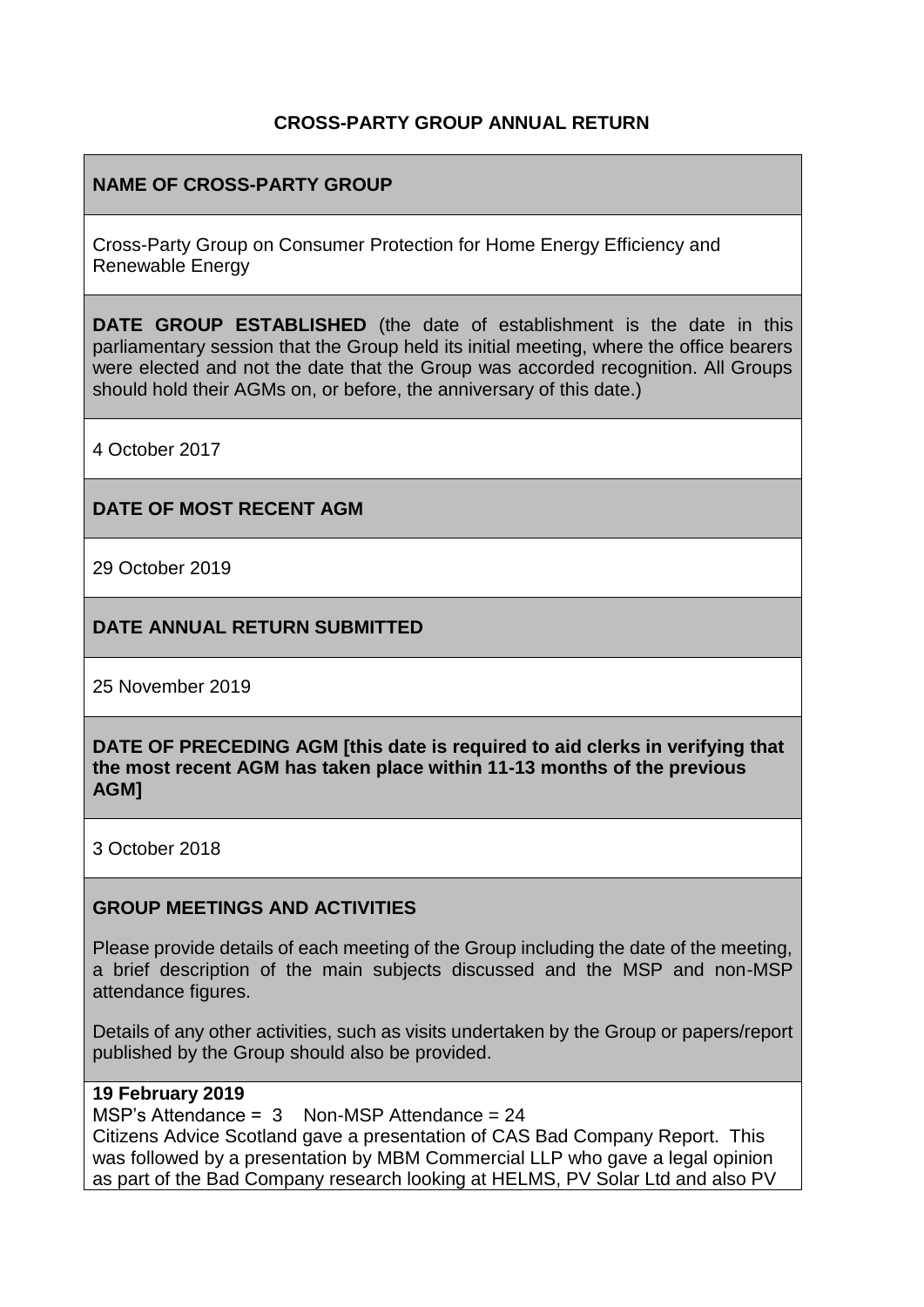Solar Investments Ltd. These presentations were followed by a question and answer session.

# **4 June 2019**

MSP's Attendance =  $3$  Non-MSP Attendance = 22

At this meeting the group were given an update on HELMS by CAS regarding a meeting they had with BEIS and were advised that BEIS officials had increased staffing levels to handle the number of complaints. CAS has given feedback to BEIS re issues with the FIT scheme. HIES gave a presentation on Consumer Codes Updates with questions following this. Crowdfunding was discussed to allow a test case to be brought to court.

## **29 October 2019**

MSP's Attendance = 2 Non-MSP Attendance = 18 This meeting included the AGM. Tom Arthur MSP was elected as convener and James Dornan MSP as vice-convener. RECC gave a presentation and discussed the challenge of decarbonisation for consumer protection and the potential for broadening of the CPG to include quality assurance through quality and consumer protection. This presentation was followed by questions.

# **MSP MEMBERS OF THE GROUP**

Please provide names and party designation of all MSP members of the Group.

Tom Arthur MSP – SNP

James Dornan MSP – SNP

Linda Fabiani MSP – SNP

Ross Greer MSP – Green

Alex Cole-Hamilton MSP – Liberal Democrats

# **NON-MSP MEMBERS OF THE GROUP**

For organisational members please provide only the name of the organisation, it is not necessary to provide the name(s) of individuals who may represent the organisation at meetings of the Group.

| <b>Individuals</b> |                               |
|--------------------|-------------------------------|
| Organisations      | 1. Trading Standards Scotland |
|                    | 2. Ayrshire Action Group      |
|                    | 3. Citizens Advice Scotland   |
|                    | 4. East Ayrshire CAB          |
|                    | 5. Extra Help Unit            |
|                    | 6. Glasgow NE Action Group    |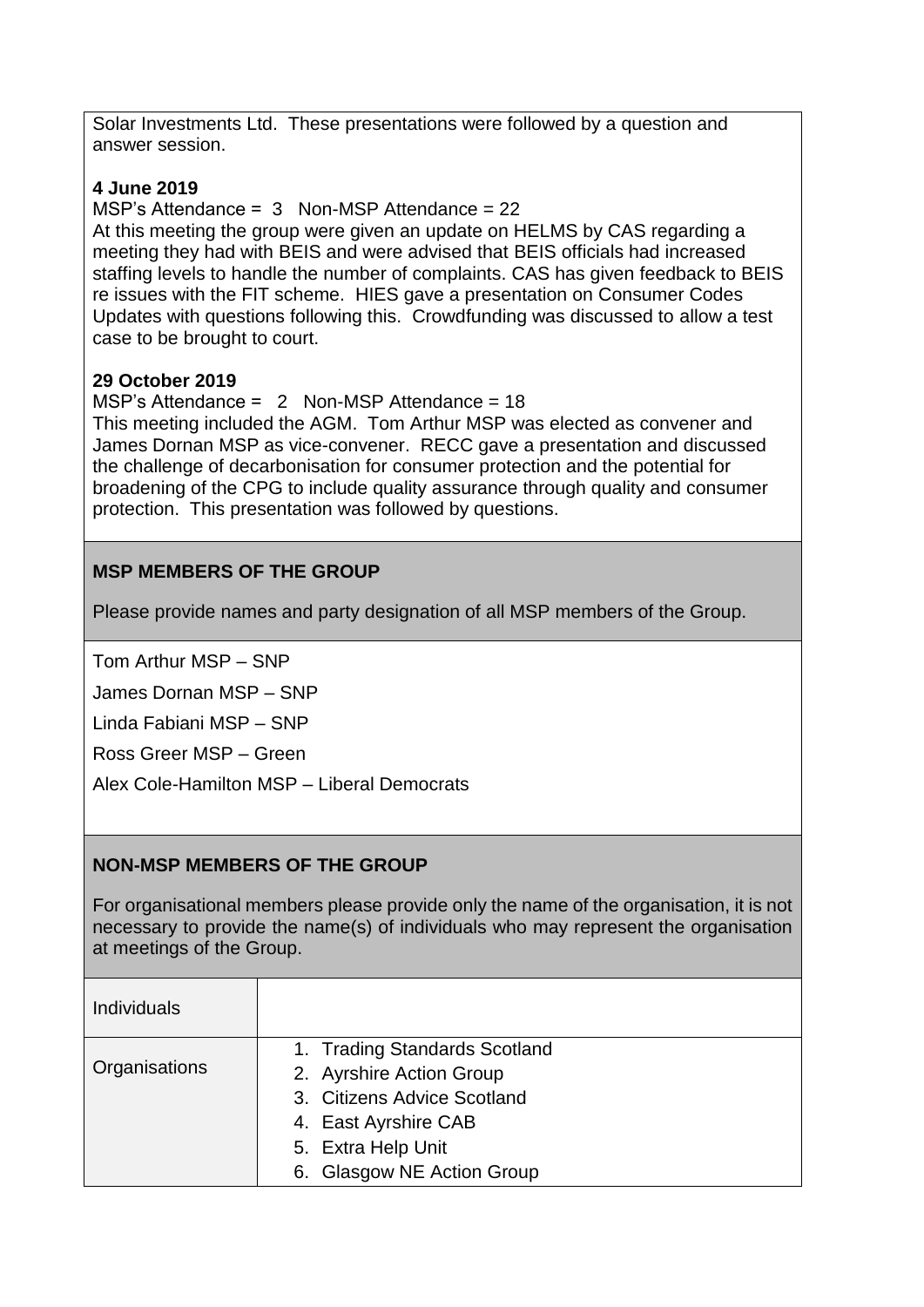| 7. Glasgow City Council                            |
|----------------------------------------------------|
| 8. Hamilton CAB                                    |
| 9. MBM Commercial Lawyers                          |
| 10. Motherwell & Wishaw CAB                        |
| 11. Renewable Energy Consumer Code                 |
| 12. Solar Trade Association                        |
| <b>13.SSE</b>                                      |
| 14. Wetherby Systems                               |
| 15. Changeworks                                    |
| 16. HELMS Action Group Ayrshire                    |
| 17. Energy Action Scotland                         |
| 18. Age Scotland                                   |
| 19. Home Insulation and Energy Systems Contractors |
| Scheme                                             |
| 20. Green Deal Action Group                        |
|                                                    |

# **GROUP OFFICE BEARERS**

Please provide names for all office bearers. The minimum requirement is that two of the office bearers are MSPs and one of these is Convener – beyond this it is a matter for the Group to decide upon the office bearers it wishes to have. It is permissible to have more than one individual elected to each office, for example, co-conveners or multiple deputy conveners.

| Convener               | Tom Arthur MSP                 |
|------------------------|--------------------------------|
| <b>Deputy Convener</b> | James Dornan MSP               |
| Secretary              | <b>Citizen Advice Scotland</b> |
| <b>Treasurer</b>       | N/A                            |

# **FINANCIAL BENEFITS OR OTHER BENEFITS RECEIVED BY THE GROUP**

Please provide details of any financial or material benefit(s) received from a single source in a calendar year which has a value, either singly or cumulatively, of more than £500. This includes donations, gifts, hospitality or visits and material assistance such as secretariat support.

Details of material support should include the name of the individual providing support, the value of this support over the year, an estimate of the time spent providing this support and the name of the organisation that this individual is employed by / affiliated to in providing this support.